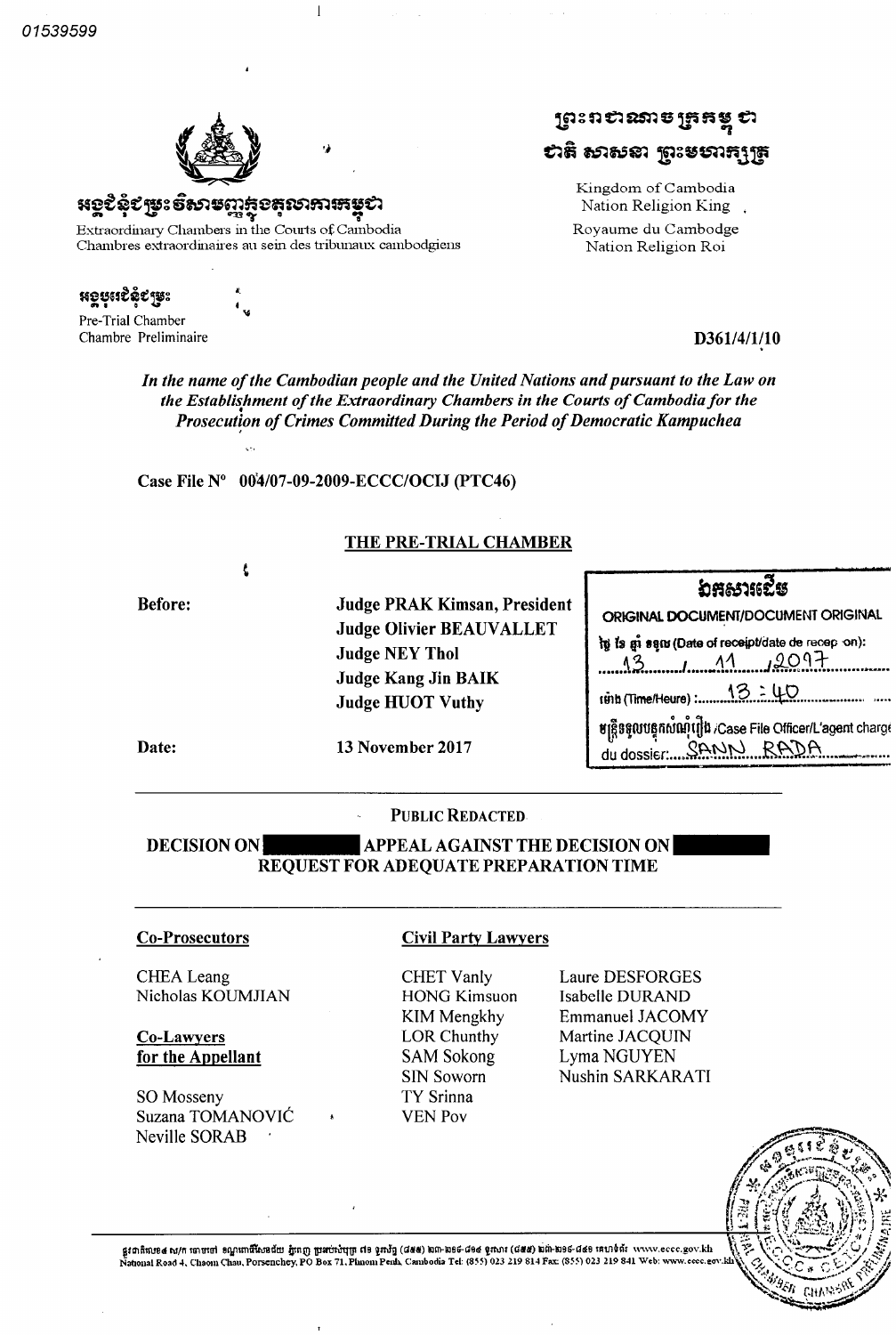**THE PRE-TRIAL CHAMBER** of the Extraordinary Chambers in the Courts of Cambodia the "ECCC" is seised of "| Appeal Against the Decision on for Adequate Preparation Time", filed by the Co-Lawyers for "Defence" and the "Appellant" on 26 July 2017 (the "Appeal"). Request respectively the

### $\mathbf{L}$ INTRODUCTION

 $1.$ This Appeal concerns a decision issued by the Co-Investigating Judges (the "CIJs") denying the Appellant's request for an extension, of at least six months, of the period to submit requests for investigative action after the date of the notification of conclusion of the investigation under Internal Rule  $66(1)$  (the "Impugned Decision").<sup>2</sup>

## II. PROCEDURAL HISTORY

 $2.$ On 7 September 2009, the Acting International Co-Prosecutor filed with the Office of the Co-Investigating Judges (the "OCIJ") the Third Introductory Submission, alleging the involvement of the Appellant in criminal acts and proposing to press charges against him.<sup>3</sup>

 $3.$ On 13 June 2017, the Co-Investigating Judges (the "CIJs") notified the parties that they considered that the investigation against the Appellant had been concluded and informed that requests for further investigative action can be filed, pursuant to Internal Rule  $66(1)$ , within fifteen days of this notification (the "Notice of Conclusion").<sup>4</sup> On 16 June 2017, the Defence filed a request for extension, of the period prescribed in Internal Rule  $66(1)$ , to at least six months from the date of the Notice of Conclusion (the "Request"). <sup>5</sup> On 5 July 2017, the CIJs issued the Impugned Decision granting only a thirty day extension thus setting a new

Case 004 English on  $19$  June  $2017$  and in Khmer on  $17$  July  $2017$ , p.  $15$ . Request for Adequate Preparation Time, 16 June 2017, D361, ("Request") notified in



 $\mathbf{I}$ 

Case 004/07-09-2009-ECCC/OCIJ ("Case 004"), Appeal Against the Decision on Request for Adequate Preparation Time, 26 July 2017, D361/4/1/5 ("Appeal"), notified in English on 7 August 2017 and in Khmer on <sup>15</sup> September 2017

 $2$  Case 004, Decision on Decision"), paras 39-41. Request for Adequate Preparation Time, 5 July 2017, D361/4 ("Impugned"

Case 004, Co-Prosecutors' Third Introductory Submission, 20 November 2008, D1; Case 004, Acting International Co-Prosecutor's Notice of Filing of the Third Introductory Submission, 7 September 2009, D1/1. Case 004, Notice of Conclusion of Judicial Investigation Against ("Notice of Conclusion"). , 13 June 2017, D358, paras 7-8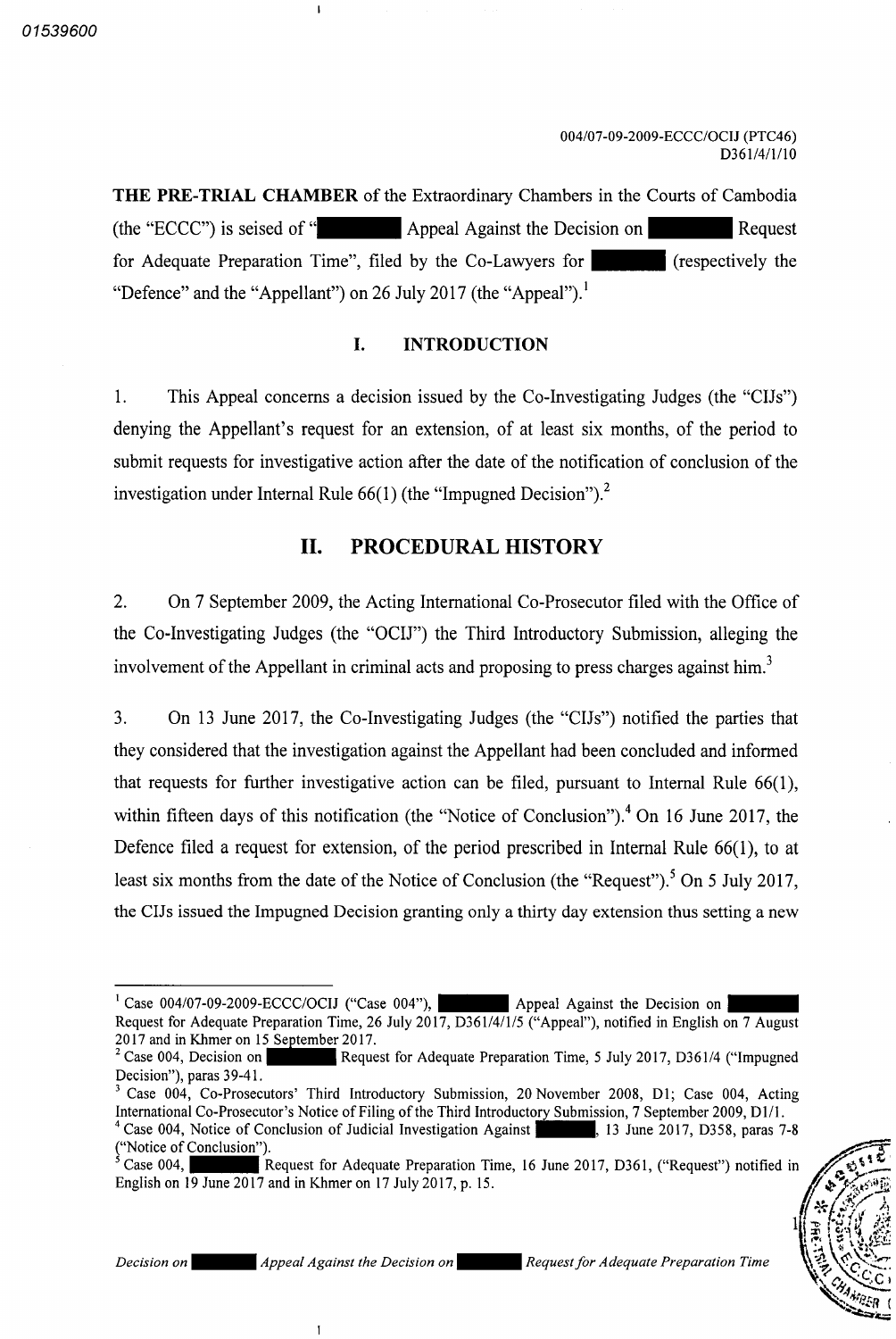deadline for 28 July 2017.<sup>6</sup> On 5 July 2017, the Defence filed before the OCIJ their Notice of Appeal against the Impugned Decision<sup>7</sup> and, on 10 July 2017, they filed before the Pre-Trial Chamber a request to suspend the deadline set by the Impugned Decision, pending resolution of the appellate proceedings (the "Suspension Request"). <sup>8</sup> On 19 July 2017, the Pre-Trial Chamber denied the Suspension Request, having found that:

"the Applicant has not shown any exceptional circumstances justifying to suspend the Impugned Decision before submitting their appeal. In particular, it is not established that the compliance with the deadline set for filing investigative action requests would defeat the purpose of the eventual appeal or create an irreversible situation, such as the implementation of the Impugned Decision would have a direct impact on the effectiveness or fairness of the appellate proceedings. Indeed, should the prospective appeal succeed on its merits, the Applicant would simply be given adequate time to prepare and file any additional request he deems necessary."<sup>9</sup>

 $\overline{4}$ . On 26 July 2017, the Defence filed the Appeal in English only and a request to file the Khmer translation later.<sup>10</sup> The Appeal was notified in English on 7 August 2017 while the Khmer translation was filed and notified on <sup>15</sup> September 2017

On 5 September 2017, the CIJs issued a "Second Notice of Conclusion of the judicial  $5<sub>1</sub>$ investigation against **Number 1**" (the "Second Notice of Conclusion"), <sup>11</sup> stating that "the granting of additional time after the filing of this second notice of conclusion is an exceptional measure falling under the discretion of the CIJs which mainly depends on the quantity and quality of the evidence gathered after the first notice of conclusion"<sup>12</sup> and informing the parties that "no period for further investigative action is required under the Internal Rules and hence none is granted."<sup>13</sup>

<sup>&</sup>lt;sup>12</sup> Second Notice of Conclusion, para. 21.<br><sup>13</sup> Second Notice of Conclusion, para. 28.



 $\overline{1}$ 

 $\left(\frac{2}{3}\right)$ 

CHAMBER

 $6$  Impugned Decision, paras. 40-41.

Case 004 Time, 5 Jul<u>y 2017, D36</u>1/4/1, notified on 6 July 2017. Notice of Appeal Against the Decision on **Request for Adequate Preparation** 

Request for Suspension of D361/4 Deadline Pending Resolution of Appeal Proceedings,  $^8$  Case 004. 10 July 2017, D361/4/1/1, notified in English on 10 July 2017 and in Khmer on 12 July 2017 ("Suspension Request"), p. 6.<br> $^{9}$  Case 004 Decision on

Request for Suspension of D361/4 Deadline pending Resolution of Appeal Proceedings, 19 July 2017, D361/4/1/3 ("Decision on Suspension Request"), para. 5.

<sup>&</sup>lt;sup>10</sup> Case 004, Request to File Preparation Time in One Language, 26 July 2017, D361/4/1/4, notified on 2<u>7 July 20</u>17. Appeal Against the Decision on **Request for Adequate** 

<sup>&</sup>lt;sup>11</sup> Case 004, Second Notice of Conclusion of Judicial Investigation Against 5 September 2017, D368 ("Second Notice of Conclusion").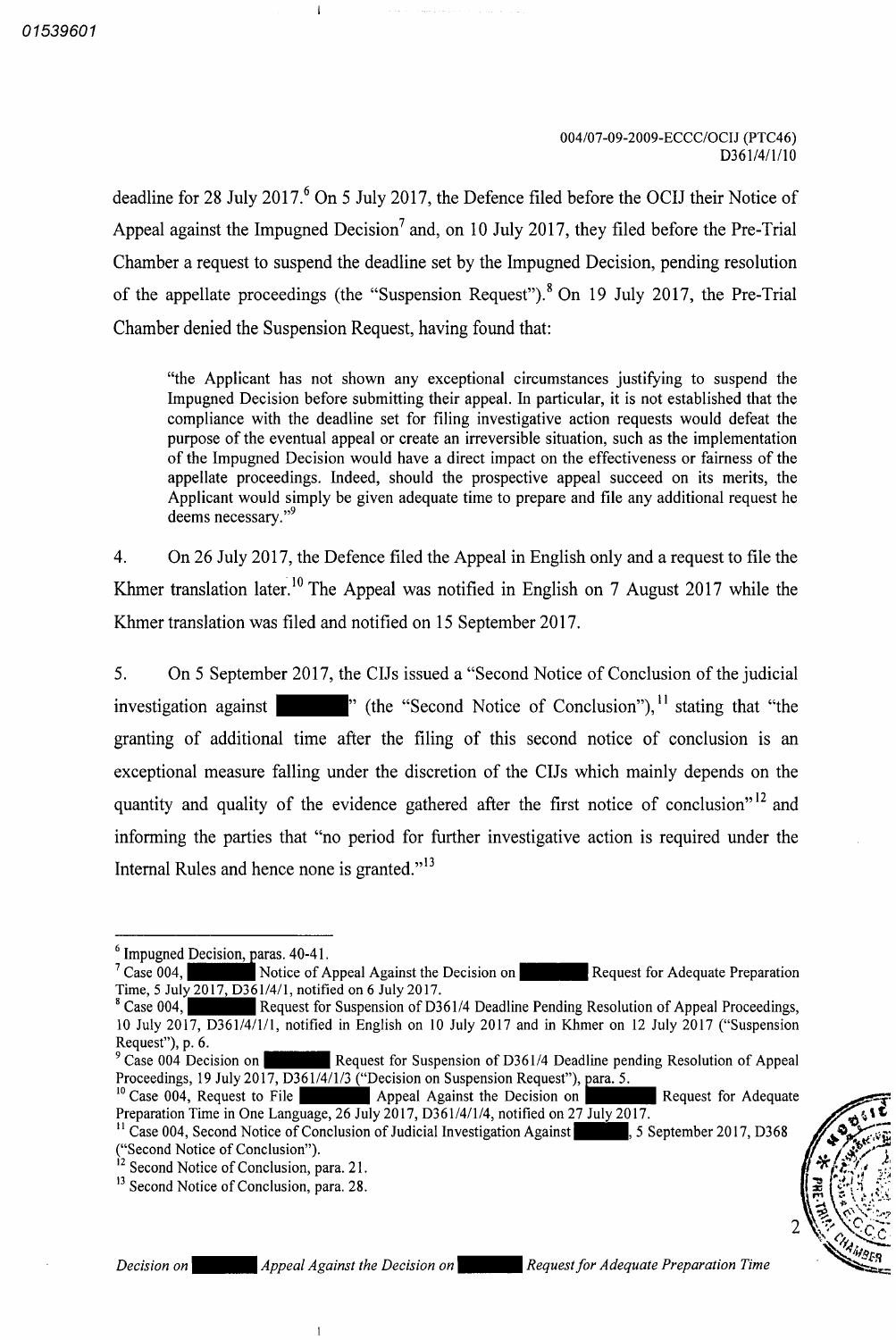On 25 September 2017, the International Co-Prosecutor (the "ICP") filed his 6. Response to the Appeal in English only with a request to file the Khmer translation later.<sup>14</sup> The ICP's Response was notified in English and Khmer on <sup>10</sup> October <sup>2017</sup> the "Response").<sup>15</sup>

On 16 October 2017, the Defence filed their Reply to the Response in English only  $7.$ and a request to file the Khmer translation later.<sup>16</sup> The Reply was notified in English on November 2017 while the Khmer translation was filed and notified on <sup>10</sup> November 2017 the "Reply"). $^{17}$ 

## III. ADMISSIBILITY

#### 1. Submissions

The Defence "requests that the Pre-Trial Chamber  $[...]$  admit the Appeal",  $18$ 8. submitting it "is admissible under [Internal] Rule <sup>21</sup> because the Impugned Decision fundamental rights to adequate time, equality of arms and breaches procedural fairness."<sup>19</sup>

The Defence first acknowledges that: (i) the Appeal "does not fall squarely under  $[\dots]$  $9<sub>1</sub>$ Internal] Rule  $74(3)$ ";<sup>20</sup> (ii) Internal "Rule 21 does not create an automatic avenue for appeal";<sup>21</sup> and that (iii) "the appellant must demonstrate [... that] the intervention of the [Pre-Trial Chamber] is necessary to avoid irremediable damage to the fairness of  $[...]$  proceedings, or to the appellant's fundamental rights."<sup>22</sup> They argue, however, that "for the purposes of

 $17$  Case 004 Decision on Reply to the International Co-Prosecutor's Response to Appeal Against the Request for Adequate Preparation Time, 16 October 2017, D361/4/1/9 ("Reply").



Decision on Appeal Against the Decision on **Appeal Against the Decision on Alequest** for Adequate Preparation Time

<sup>&</sup>lt;sup>14</sup> Case 004, International Co-Prosecutor's request to file his response to **the set of the set of the contact** appeal against the decision

on additional time in one language, 26 September 2017, D361<br><sup>15</sup> Case 004, International Co-Prosecutor's Response to Time, 25 September 2017, D361/4/1/7 ("Response"), notified on 10 October 2017. Appeal Against the Decision on additional

<sup>&</sup>lt;sup>16</sup> Case 004, Request to File Appeal Against the Decision on October 2017, D361/4/1/8. Reply to the International Co-Prosecutor's Response to Request for Adequate Preparation Time on One Language, 16

<sup>&</sup>lt;sup>18</sup> Appeal, para. 97( Appeal, para. 97<br>  $^{19}$  Appeal, para. 29.

 $^{20}$  Appeal, para. 31.

 $^{21}$  Ibid.

 $^{22}$  Ibid.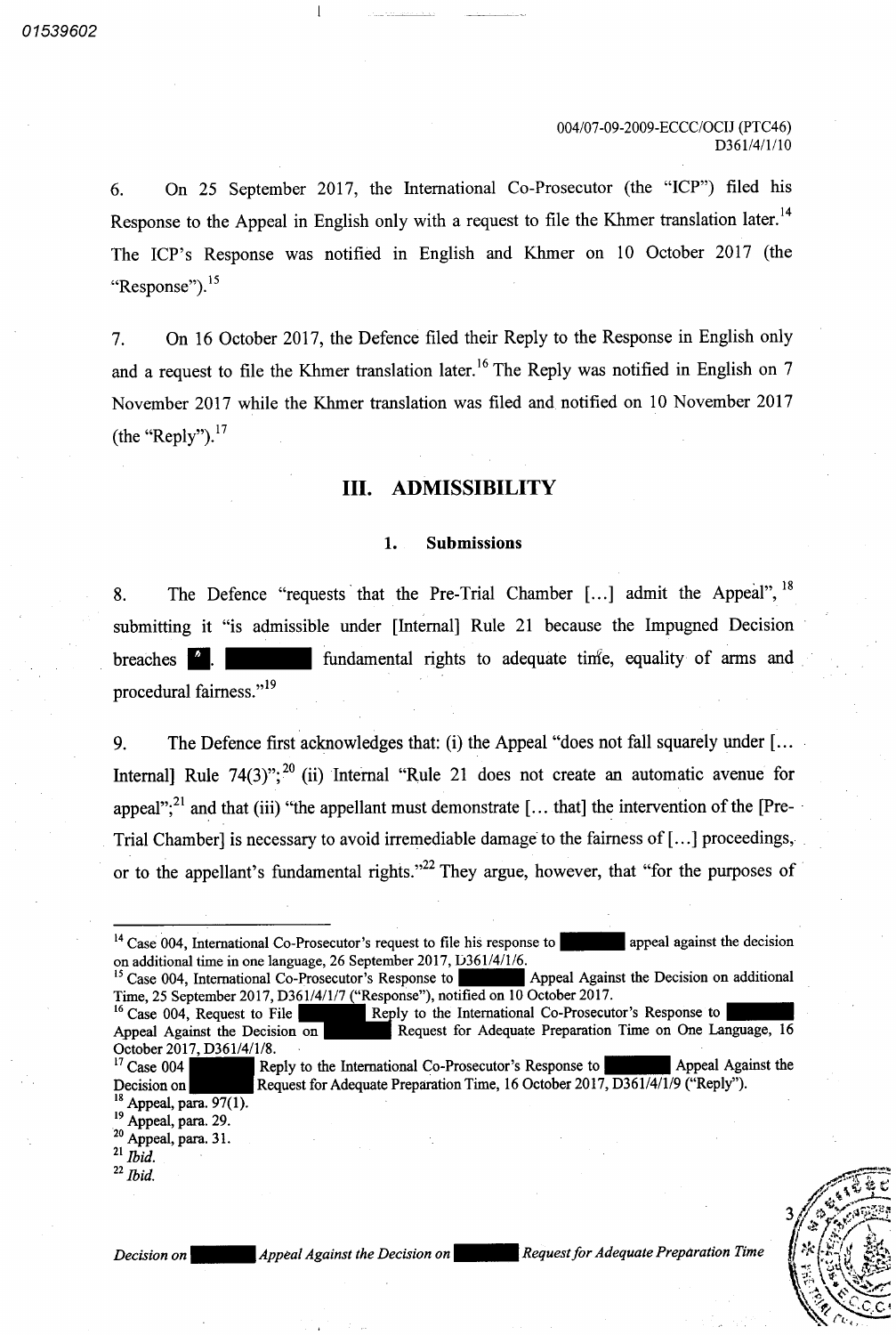determining the admissibility of an appeal, rather than its merits, it is sufficient to identify rather than prove a relevant issue."<sup>23</sup> The Defence adds that "[f]ailure to admit this appeal [...] would itself constitute a breach"<sup>24</sup> because "the Co-Prosecutors may appeal 'all orders' of the CIJs under Rule 74(2), [and] the right to equality before the courts  $\left[\ldots\right]$  demands that the Defence be afforded the same procedural access to the [Pre-Trial Chamber]. $^{25}$ 

Regarding the "right to adequate time to prepare through proper participation in the investigation,"<sup>26</sup> the Defence submits that "in accordance with consistent international law. the CIJs are obliged to grant reasonable requests for additional time to prepare"<sup>27</sup> which faces the most serious 10 obligation, they add, "is particularly important since criminal charges and in view of the magnitude and complexity of the case."<sup>28</sup> Furthermore, to argue that "the only opportunity for [them] to review the evidence on Case File 004 and submit appropriate motions is during the investigation",  $29$  the Defence points first at: Internal Rule  $76(7)$  submitting it prevents "issues concerning [...] procedural defects from being raised at the trial stage"; and second at ii) the trial proceedings in Case 002 submitting "the Trial Chamber [...] has expected  $\left[\ldots\right]$  that during the judicial investigation the Defence will review the Case file evidence, to the extent that they are trial-ready and will not raise at trial any issues related to the judicial investigation."<sup>30</sup>

In raising the issue of equality of arms, the Defence first states that it "does not contend [...] that it requires the same amount of time with the Case File as the ICP.<sup>331</sup> The will be placed at a significant procedural disadvantage 11 Defence argues that " vis vis the Prosecution if the Defence is not afforded sufficient opportunity to familiarize

 $^{28}$  Appeal, para. 37.

 $^{29}$  Appeal, para. 36.

<sup>31</sup> Appeal, para. 38.

Request for Adequate Preparation Time

Δ lj

<sup>&</sup>lt;sup>23</sup> Appeal, para. 32 *referring to* Considerations on **Appeal Against the International Co** Investigating Judge's Decision to Charge her In Absentia, 1 March 2016, D239/1/8, ("Decision on Charging

In Absentia"), para 17  $^{24}$  Appeal, para. 33.

 $^{25}$  Ibid.

 $^{26}$  Appeal, para. 34.

<sup>&</sup>lt;sup>27</sup> Appeal, para. 37. See also Appeal, para. 34 referring to international jurisprudence, particularly UN Human Rights Committee, and stating: "the imposition of procedural constraints that may adversely impact [his] ability to seek evidence on his behalf has been found by the [United Nations] Human Rights Committee to contravene the right to adequate time."

 $30$  Appeal, para. 36 *referring to* Case  $002/19$ -09-2007/ECCC/TC ("Case 002"), Transcript of Trial Proceedings, September 2012, E1/123.1.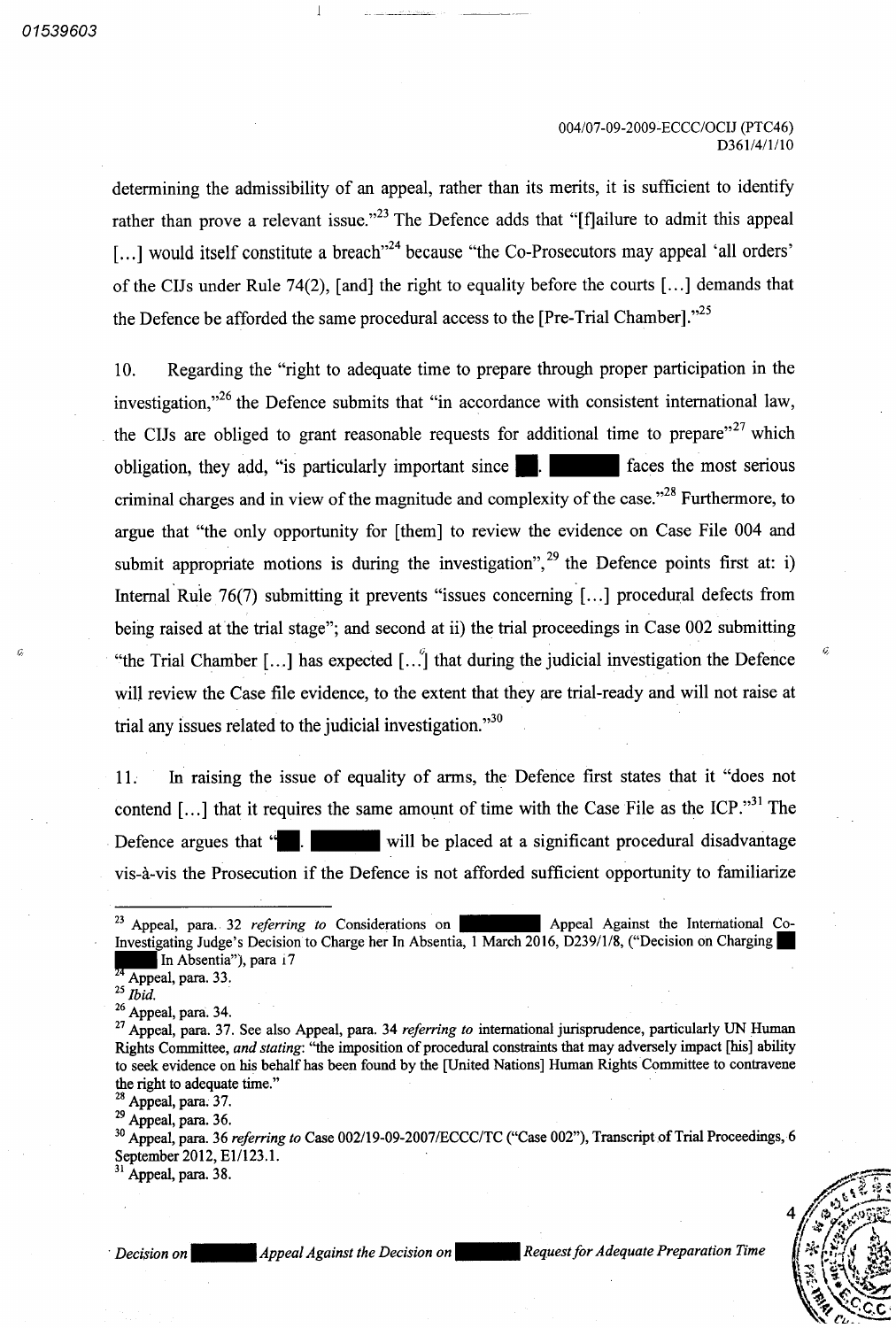itself with the Case File such that it is able to make all necessary investigative requests and necessary motions before the conclusion of the investigation."<sup>32</sup>

Lastly, regarding the issue of procedural fairness, the Defence alleges that it "is unfairly precluded from the fulfilment of its basic professional duties $33$  due to "the extremely" belated admission of the Defence to Case File  $004$ <sup>34</sup> and then, post admission, due to the "inadequate time to become sufficiently familiar with the material prior to the deadline for the submission of investigative requests".<sup>35</sup> The Defence submits that "[i]n failing to properly consider the fairness of the circumstances created by closure of the investigation at this stage 12 the judges risk de facto [...] promot[ing] the interests of the ICP over those of the Defence [which] is impermissible".<sup>36</sup> In the Defence's view, "concerns regarding the proper expeditious conduct of the case  $[\dots]$  cannot  $[\dots]$  justify the hasty conclusion of the investigation without granting Mr.  $\blacksquare$  adequate time to participate [... which] cannot be trumped by perceived countervailing rights of other interested parties".<sup>37</sup> Furthermore, the Defence submits, "the CIJs have potentially fallen foul of the precepts of procedural fairness by failing to provide proper and coherent reasoning in the impugned Decision, such that

is afforded proper access to effective remedy."<sup>38</sup>

In response, the ICP submits that the Appeal "fails to meet the admissibility threshold<sup>339</sup> under Internal Rule 21 and that it "does not establish any of [the] claims<sup>340</sup> for rights to adequate time to prepare his defence and to equality of arms violation of or for lack of procedural fairness. Responding to the Defence assertion, that for the purposes of admissibility it is sufficient to identify rather than prove a relevant issue, the ICP maintains that "the mere reliance on fair trial rights alone, without identification of how they apply to 13

 $33$  Appeal, para. 41: "[t]rough the previous management of Case 004 Appeal, para. 41: [t] rough the previous management of Case 004 [...] The mass been excluded from participation in the investigation until an evolved stage" (and footnote 54: "The DSS and then the Defence fought for access to Case File 004 in order to seek to uphold including to seek to preserve the equality of arms from 29 July  $2010$  until access was granted on 4 December  $2015$ "). has been excluded from fundamental fair trial rights



 $\frac{32}{12}$  Appeal, para. 39.

 $34$  Ibid.

 $35$  Ibid.

 $36$  Appeal, para. 42.

 $37$  Appeal, para. 43.

 $38$  Appeal, para. 44.

<sup>&</sup>lt;sup>39</sup> Response, para.

<sup>&</sup>lt;sup>40</sup> Response, para.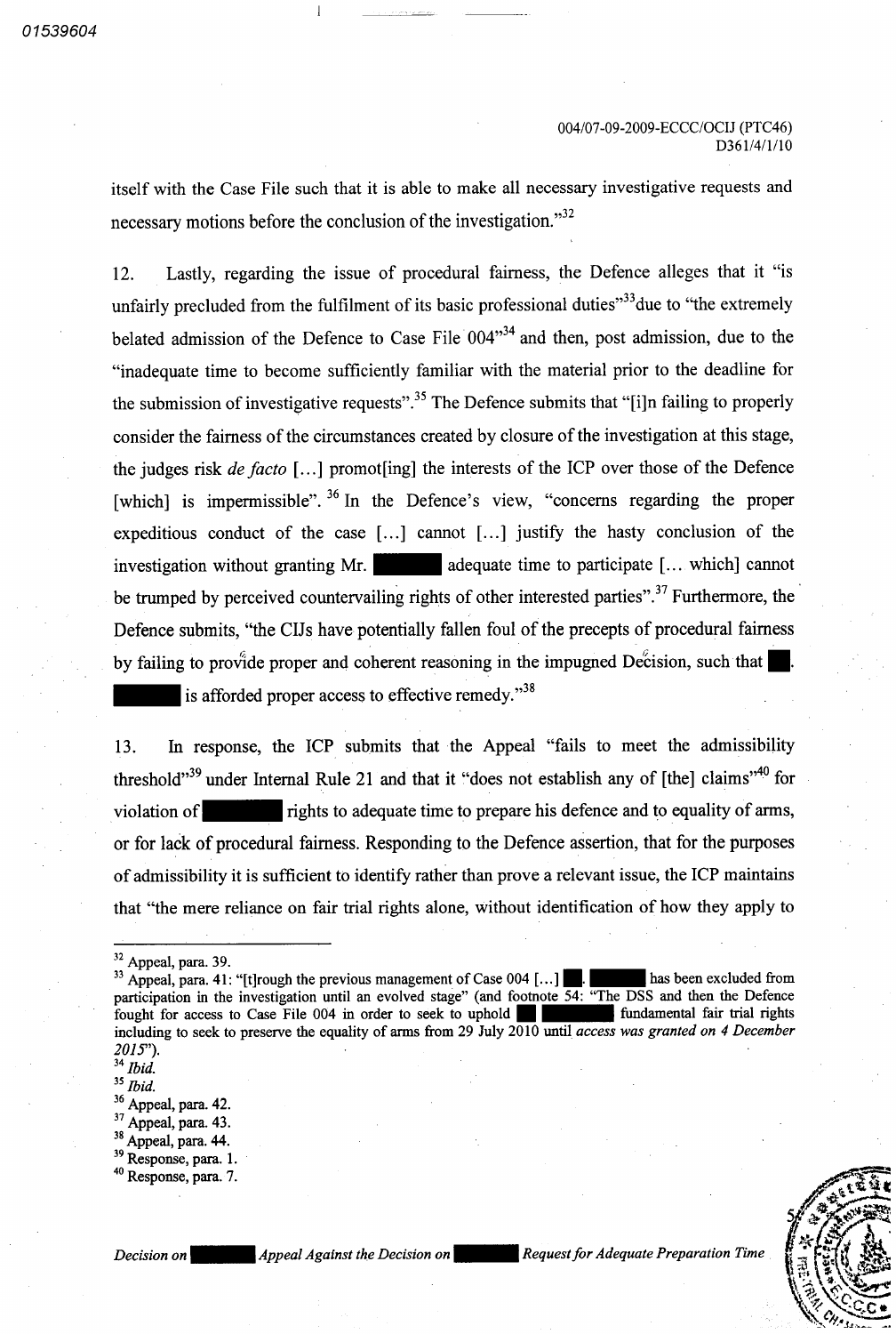the circumstances as they pertain, is patently insufficient for the purposes of admissibility. $"$ <sup>41</sup> The ICP recalls that "failure to articulate how the right to adequate time and facilities to prepare defence is concretely impaired is sufficient to render an appeal inadmissible under Rule  $21^{42}$  and that "an appeal under Rule 21 that is speculative is inadmissible".<sup>43</sup> Lastly, the ICP submits that refusing to admit the appeal would not constitute *de facto* promotion of the Co-Prosecutors interests,  $44$  and "goes against the very purpose of [Internal] Rule 74(3).  $45$ 

14. The ICP further contends that has failed to demonstrate how his right to adequate time to prepare his defence has been violated,<sup>46</sup> therefore, "the Appeal is rendered speculative."<sup>47</sup> In this regard, the ICP avers that " does not explain the current status of [their] evidential review, why the Defence has not been able to review the evidence [...] since [when] it was granted access to the case file, nor why the 30 days extension  $[...]$  was insufficient and why the six months requested is necessary."<sup>48</sup> The ICP make the further argument, that "there is every indication that  $\blacksquare$  had sufficient time" because: he "had access to the Case File for over 18 months";<sup>50</sup> he had "resources";<sup>51</sup> and he "has been on notice of the intended timeline".<sup>52</sup> In the ICP's view, investigation requests during that time 53 "chose not to" file any

- $^{48}_{12}$  Response, para.
- $^{49}$  Response, para. 10.

of the intended conclusion of the investigation through the Completion Plans published on the ECCC website." <sup>53</sup> Response, para. 10.



Decision on **Appeal Against the Decision on Request for Adequate Preparation Time** Decision on **OP** 

 $\frac{41}{4}$  Response, para.

<sup>&</sup>lt;sup>42</sup> Response, para. 9 referring to Decision on **Appeal Against the Decision Rejecting His Request for** Information Concerning the Co-Investigating Judges' Disagreement of 5 April 2013, D208/1/1/2, 22 January 2015 para 12

<sup>&</sup>lt;sup>43</sup> Response, para 12, *referring to* Decision on Appeal Against Order on D193/51, D193/53, D193/56 and D193/60, 31 March 2016, D284/1/4, para. 24. Responses D193/47, D193/49,

 $^{44}$  Response, para. 15 *referring to* Appeal, para. 33.

 $45$  Ibid.

 $^{46}$  Response, para.

 $^{47}$  Response, para. 12.

 $^{50}$  Ibid.

<sup>&</sup>lt;sup>51</sup> Response, para. 10 "[t]he 51 requests and submissions filed by during this time indicate  $[\ldots]$ ".  $52$  Response, para. 11 referring to the Impugned Decision, para 34: "Defence have been on notice of the timeline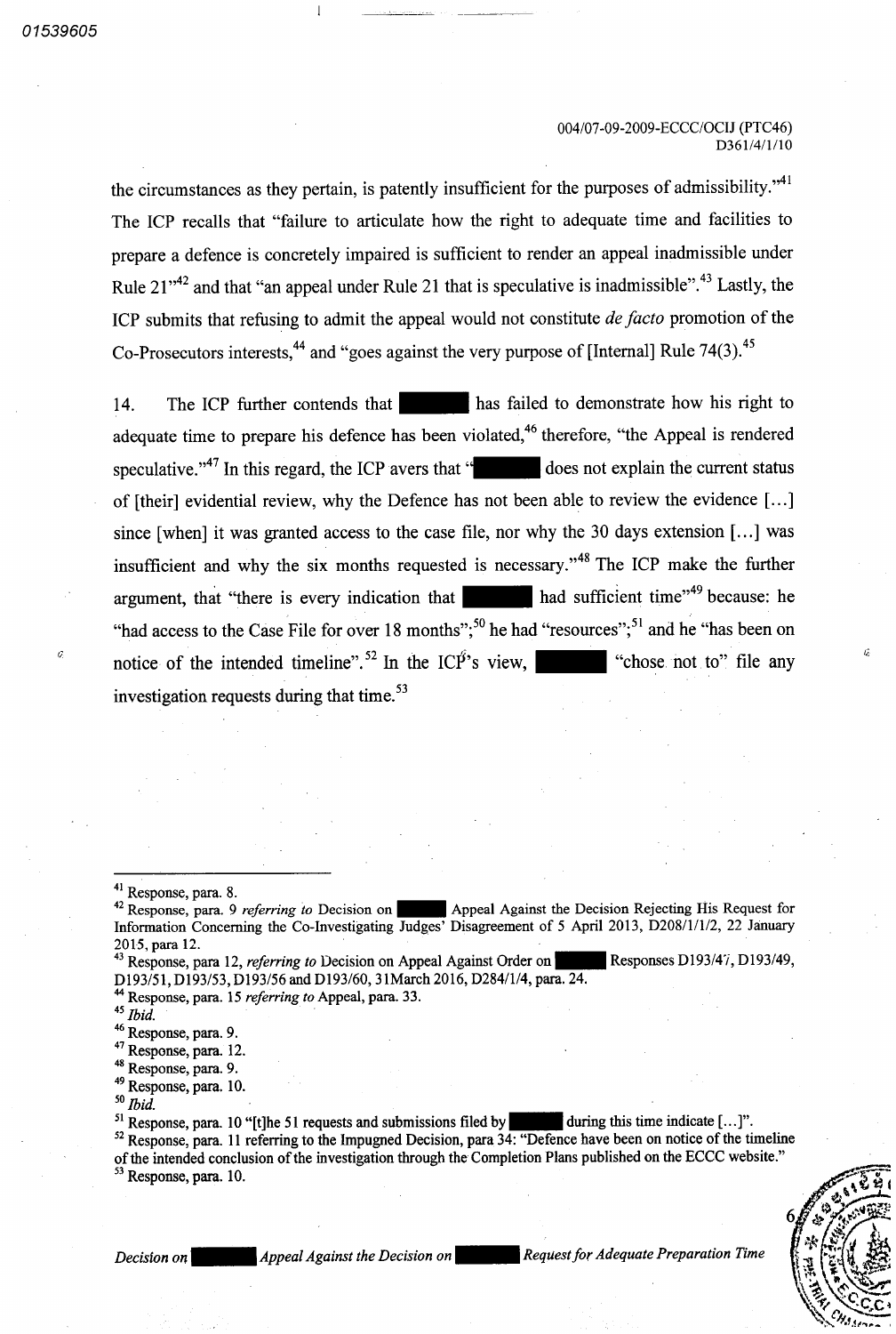fails to Regarding the issue of equality of arms, the ICP submits that "identify how the denial of his request for a six month extension would put him at such a [substantial] disadvantage".<sup>54</sup> 15

Referring to the issue of procedural fairness, the ICP submits that argument of late access to the case file preventing his participation in the investigation is "belied" by the Defence's extensive litigation during the time in which they had access.<sup>55</sup> Furthermore, the ICP argue that the Defence's assertion that the CIJ's failed to provide adequate reasoning is "misconceived" and the appeal does not detail how the decision is supposedly lacking, and how that relates to procedural fairness.<sup>56</sup> 16

The Defence replies that "[t]he ICP mischaracterises Defence arguments throughout the Response in an attempt to dispel them<sup>" 57</sup> and maintains that "the Appeal is substantiated". <sup>58</sup> The Defence argues that ICP's reading of Pre-Trial Chambers' jurisprudence, on the threshold for admissibility of appeals under Internal Rule 21, is "overlyselective".<sup>59</sup> Regarding the argument for the Appellant's right to have the same access - to the Chamber as an appellate court - as the ICP, the Defence submits that "the ICP reads [Internal] Rule 74(3) in isolation, ignoring [Internal] Rule 74(2) and the [Chamber's ] previous [...] findings with regard to [Internal] Rule  $21.^{60}$ 17

The Defence further submits that by "observ[ing] that 'the longer an investigation, the more time parties have to make investigative requests', [the ICP] ignores the exclusion of the Defence from the investigation until December 2015,  $[\dots]$  and thus beautifully illustrates the procedural inequality in this case".<sup>61</sup> The Defence clarifies that "for the purposes of assessing adequate time [the Defence] refer to the length of the entirety of the investigation (during which the Prosecution was indeed free to make investigative requests at any time) rather than 18

- $\frac{57}{10}$  Reply, para 10.
- $\frac{58}{6}$  Reply, para. 11.
- $\frac{59}{2}$  Reply, para. 12.
- $\frac{60}{6}$  Reply, para. 13.
- <sup>61</sup> Reply, para. 23.

Decision on **Appeal Against the Decision on** Request for Adequate Preparation Time



 $\frac{54}{5}$  Response, para. 13 *referring to Appeal*, paras. 38-39.

 $\frac{55}{6}$  Response, para. 14.

<sup>&</sup>lt;sup>56</sup> Ibid.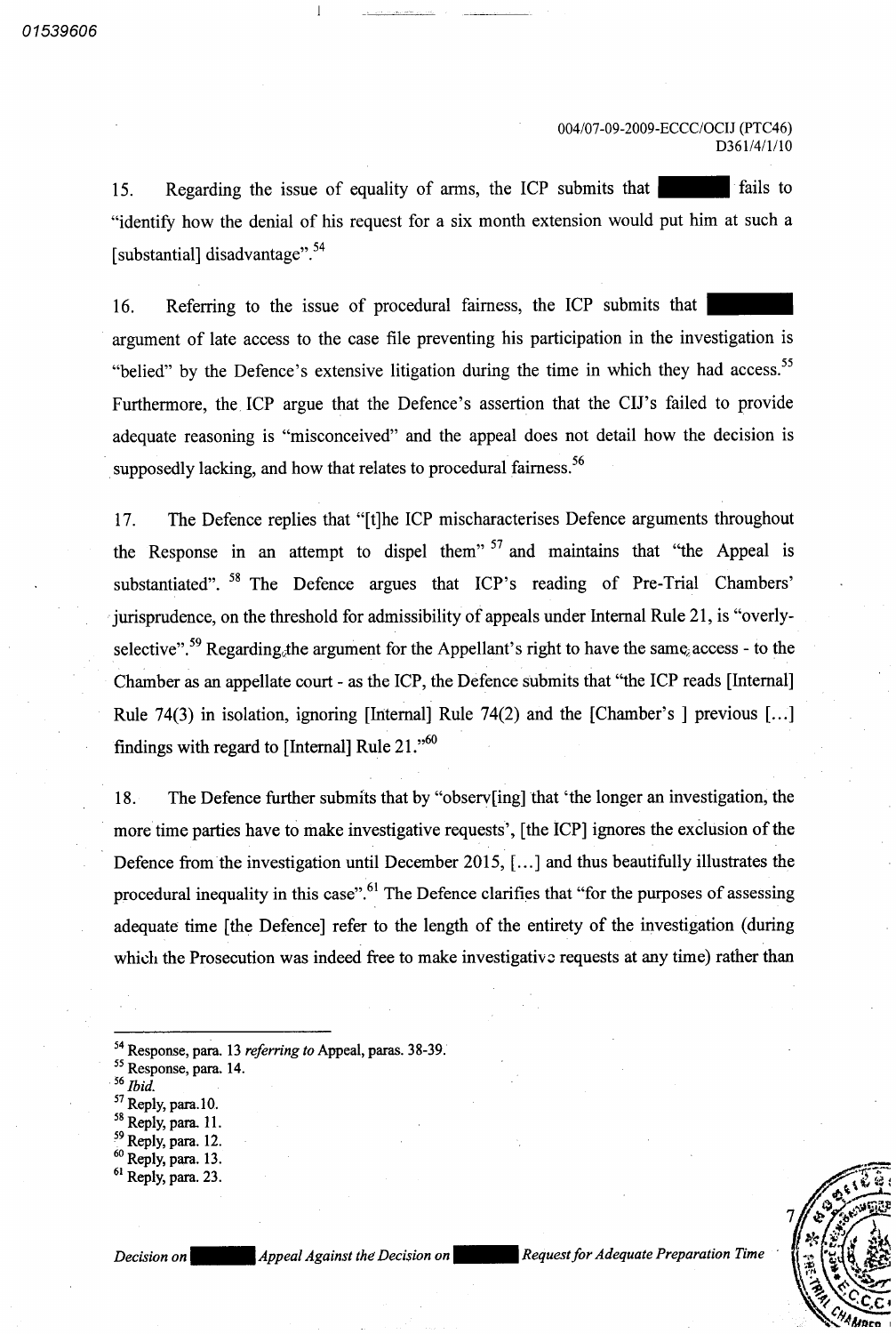only the period for which the Defence was granted access."<sup>62</sup> Lastly, the Defence maintains that "the Impugned Decision was insufficiently reasoned and the ICP's arguments cannot properly constitute a substitute." $63$ 

#### $2.$ **Discussion**

The Pre Trial Chamber notes in approval Defence's acknowledgments that the Appeal does not fall under Internal Rule  $74(3)$  and that Internal Rule 21 does not create an automatic avenue for appeals. As regards the jurisprudence relied upon in the Appeal to argue that "for the purposes of determining the admissibility of an appeal [under Internal Rule  $21$  ...], it is sufficient to identify rather than prove a relevant issue",  $64$  the Chamber recalls that it has addressed a similar argument in an earlier decision,<sup>65</sup> where it stated that: 19

appeal admissible under Rule <sup>21</sup> because the defence "[the Chamber] found demonstrated that, unless the Pre-Trial Chamber intervened at the stage when the appeal was right to equal treatment would be *irreparably harmed*."<sup>66</sup> filed

and concluded that for the purposes of considering admissibility of appeals under Internal Rule 21, it "shall examine whether, in the particular circumstances of  $[a]$  case, its intervention rights to legal certainty, equality and procedural fairness."<sup>67</sup> With regards to the other Defence argument, that failure to admit the Appeal would itself constitute a breach because the Co-Prosecutors may appeal all orders of the CIJs under Rule 74(2), the Pre-Trial Chamber notes that, at the ECCC, it is the applicable rules that set different procedural rights to appeal by each party, $^{68}$ and the case-by-case examination of appeals, for admissibility under Internal Rule 21, is at this stage is necessary to prevent irremediable infringement of

<sup>64</sup> Appeal, para. 32 and footnote 41 *referring to* the Decision on Charging the rare instances where the particular facts of a case raised issues of fundamental rights or serious issues of procedural fairness, the Pre-Trial Chamber has admitted appeals under Internal Rule 21. in Absentia, para. 17 <sup>o</sup>ln

 $\delta$ <sup>8</sup> See Internal Rules, Revision 9, Rules 74(2) and 74(3). See also Code of Criminal Procedure of the Kingdom of Cambodia ("CCPC"), Articles 266 and 267 (emphasis added).



Decision on Appeal Against the Decision on Request for Adequate Preparation Time

 $^{62}$  Ibid.

 $\frac{63}{4}$  Reply, para. 26.

Case 004, Decision on Consolidated Appeal Against the International Co-Investigating Judge's Consolidated Decision on **Requests for Reconsideration of Disclosure (D193/76 and D193/77) and** the International Co-Prosecutor's Request for Disclosure (D193/72) and Against the International Co-Investigating Judge's Consolidated Decision on International Co Prosecutor's requests to Disclose Case 004 Document to Case 002 (D193/70, D193/72, D193/75 and D193/84), 15 February 2017, D193/91/7 ("Decision on Consolidated Appeal"), paras 20-21.

<sup>&</sup>lt;sup>66</sup> Decision on Consolidated Appeal, para. 21.

 $^{67}$  Decision on Consolidated Appeal, para. 22.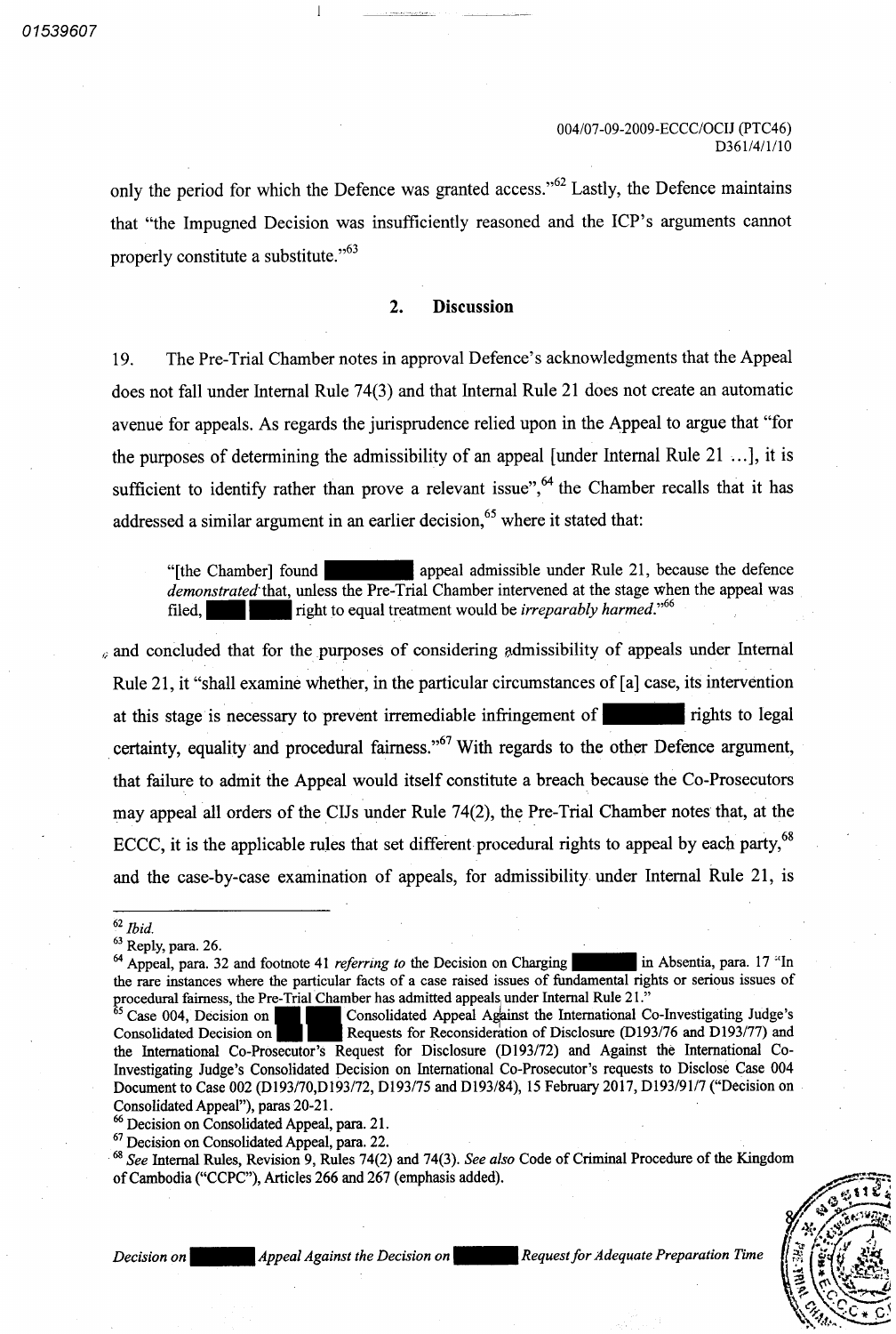precisely aimed at safeguarding the rights of all parties. However, as the Defence also agrees,<sup>69</sup> Internal Rule 21 does not create an *automatic* avenue for appeals.

#### The right to adequate time  $(i)$

The Pre Trial Chamber takes note of the Defence's assertions to the effect that the right to adequate time to prepare one's defence is important<sup>10</sup> and that "the opportunity for effective representation is particularly important since **.** | criminal charges and in view of the magnitude and complexity of the case."<sup>71</sup> The Chamber observes, however that, apart from making reference to an "imposition of procedural 20 faces the most serious constraints"<sup>72</sup> and to a "premature curtailment of the opportunity 'to make proper enquiries',"<sup>73</sup> the Defence has not demonstrated how the Appellant's right to adequate time is harmed concretely in the instant case

Moreover, with regards to the Defence's arguments to sustain a proposition that if the appeal is not admitted now, the harm, if any, cannot be repaired at later stages of the proceedings,<sup>74</sup> the Pre-Trial Chamber considers that the reference to Internal Rule 76 concerning any issues of *procedural defect* during investigations - is not directly related to the argument for any lack of adequate time to make *investigative requests* before the OCIJ forwards, pursuant to Internal Rule 66(4), the case file to the Co-Prosecutors. The Chamber further notes that the Defence has already filed  $51$  other motions,<sup>75</sup> including annulment applications, and still has the opportunity to do so before a Closing Order is issued. 21

22. Therefore, the Pre-Trial Chamber finds that, in the particular circumstances of this case, the Defence has not demonstrated that the intervention of the Chamber is necessary at this stage in order to avoid any irremediable damage to **the stage in order to a** right to adequate time for the preparation of his defence

- $\frac{69}{20}$  Appeal, para. 31.
- $\frac{70}{21}$  Appeal, paras. 34, 35.
- $\frac{71}{2}$  Appeal, para. 37.
- $\frac{72}{12}$  Appeal, para. 34.
- $\frac{73}{12}$  Appeal, para. 35.
- $^{74}$  Appeal, para. 36.
- <sup>75</sup> Impugned Decision, para. 34.

Decision on **Appeal Against the Decision on** 

Request for Adequate Preparation Time

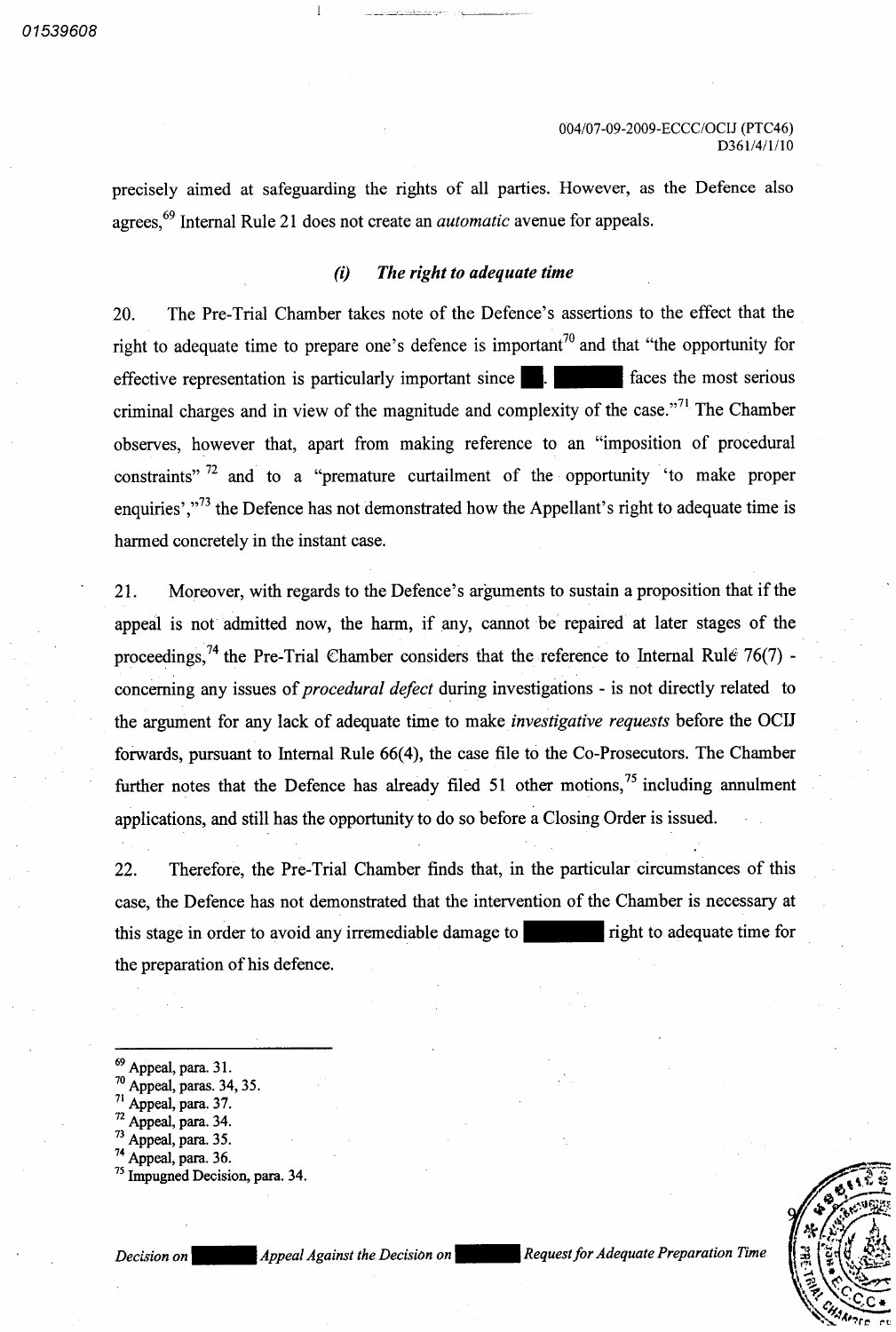In another aspect of the right to adequate time, for which it is not seised, the Pre-Trial Chamber takes note of CIJ's Second Notice of Conclusion 23.

24. The Pre-Trial Chamber recalls that Internal Rule  $66(1)$  reads in relevant part:

"Where the Co-Investigating Judges consider that an investigation has been concluded, they shall notify all the parties and their lawyers. [...]. The parties shall have 15 (fifteen) days to request further investigative action."

The Pre-Trial Chamber observes that, according to this disposition, the deadline of fifteen days to request further investigative action applies after a "notification" of conclusion of the investigation, no matter whether the notification is the "first", or a "second" one issued after completion of supplementary investigations 25

The Chamber further observes that the Second Notice of Conclusion was issued without granting the parties the time, explicitly prescribed under Internal Rule  $66(1)$ , to request further investigative action post a notice of conclusion of the investigation. 26

The Pre-Trial Chamber considers that, pursuant to Internal Rule  $66(1)$ , fifteen days from the date of notification of the Second Notice of Conclusion must have been granted to the parties to review the *newly collected* evidence. 27

# $(ii)$  Equality of arms

28. The Pre-trial Chamber notes that Defence's Appeal argument about equality of arms is premised on an assumption that the Defence has demonstrated a lack of sufficient time to make all necessary requests for investigative action before the conclusion of investigations.<sup>76</sup> As no violation of the right to adequate time is demonstrated,  $77$  the Chamber shall not entertain the related claim for infringement of the right to equality

29. Therefore, the Pre-Trial Chamber finds that no intervention is required.



<sup>&</sup>lt;sup>76</sup> Appeal, para. 39: Prosecution if the Defence is not afforded sufficient opportunity to familiarise itself with the Case File such that it is able to make all necessary investigative requests and necessary motions before the conclusion of the will be placed at a significant procedural disadvantage vis-à-vis the

mvestigation.<br><sup>77</sup> Supra, para. 22.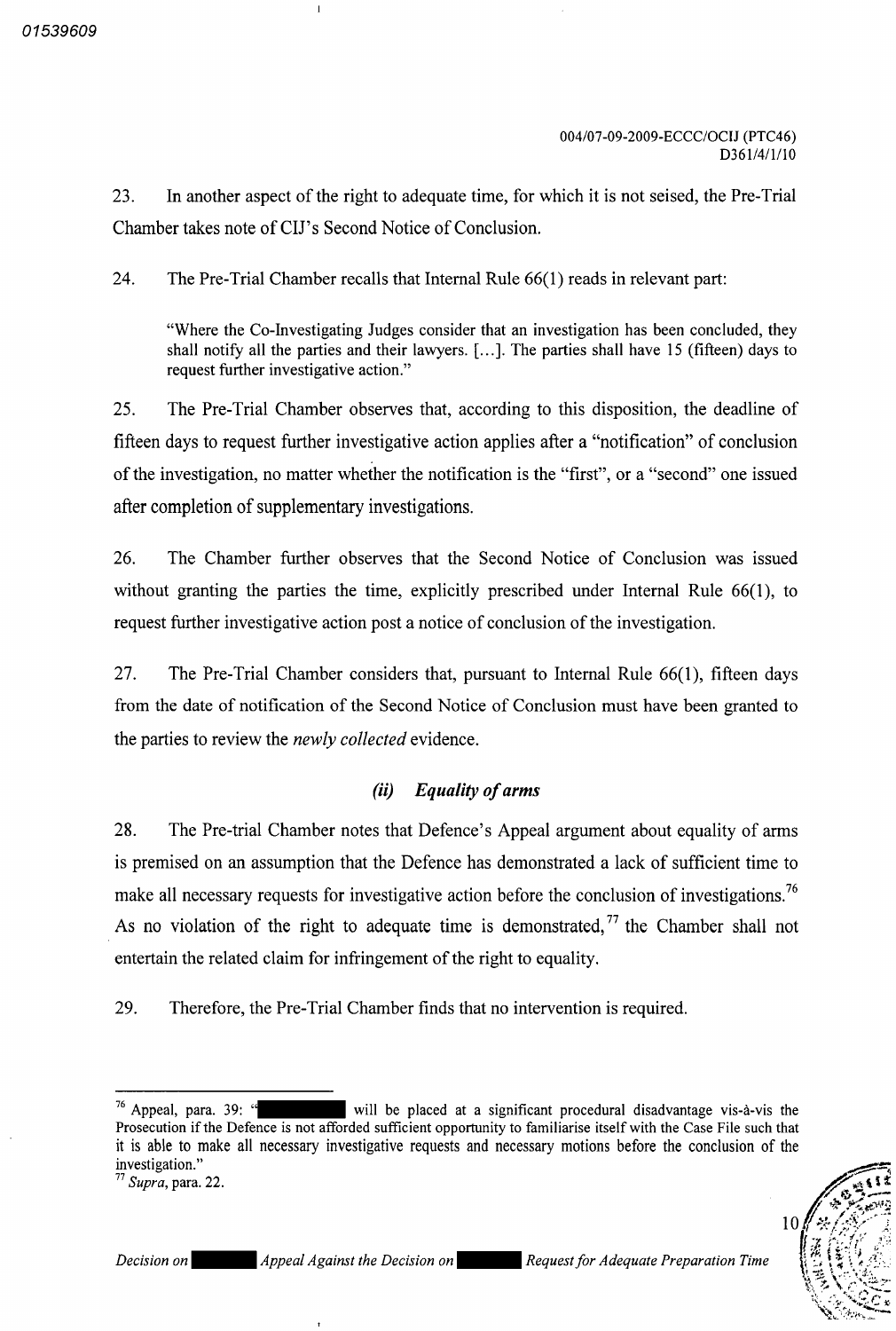## (iii) Procedural Fairness

30. The Defence further allege that right to procedural fairness is at stake, because the Defence was 'unfairly precluded' from the fulfilment of its professional duties due to the: (i) 'belated admission to Case File  $004$ '; and then, post 'admission', due to (ii) the inadequate time to become familiar with the material in Case File. In this regard, the Pre-Trial Chamber first notes that the right to access the Case File was granted to the Defence in accordance with the provisions of the Internal Rules stipulating different procedural rights for "Charged Persons" and "Suspects", <sup>78</sup> which defeats any claim for 'unfair' belated 'admission' and, second, recalls the finding, in the case at hand, that there has been no demonstration for violation of the right to adequate time.<sup>79</sup>

Regarding the Defence allegation for unfairness due to the judge's 'risk' of promoting the interests of the ICP over those of the defence,<sup>80</sup> which, according to the Defence illustrates procedural inequality in this case, the Chamber notes the CIJ's unequivocal statements that, "[i]t is the very nature of the mechanism at the ECCC and the ICP's onus of proof that the ICP has a 'head start' on the investigation"<sup>31</sup> and that "[o]nce the case is before the OCIJ the Prosecution's right to participate in or carry out investigations is no stronger than that of the Defence or any other party".<sup>82</sup> In any event, unless evidence is provided to rebut the Judge's presumption of impartiality,<sup>83</sup> the Pre-Trial Chamber shall not entertain any claims that the ICP's interests  $may$  have been promoted. 31

 $^{83}$ Case 002 (PTC01) Public Decision on  $\sim$  Co-Lawyers' Urgent Application for Disqualification of Pending the Appeal Against the Provisional Detention Order in the Case of February 2008, C11/29, para. 19: "It is for the Appellant to adduce sufficient evidence to satisfy the Pre-Trial  $\sqrt{04}$ 



 $\mathbf{1}$ 

<sup>&</sup>lt;sup>78</sup> See Case 004, Decision On The The Judicial Investigation, 17 July  $\overline{2014}$ ,  $\overline{D186/3}$ , para. 33: "The Suspect has not been formally charged nor has he been substantially affected by the investigation such as to warrant a departure from the Internal Rules. Therefore his request to access the Case File must at this stage be denied." See also Case 004 (PTC10) Considerations of the Pre-Trial Chamber on Appeals against the international Co-investigating Judge's decisions denying his requests to access the case file and to take part in the investigation, 31 October 2014, D186/3/1/2, para. 29: "Reference is also made to Internal Rule 55(6) which provides on procedures applicable for access to the Case File. Each of these Rules which describe rights of a procedural nature and make explicit reference to the term "Charged Person" and not to the term "Suspect".<br><sup>79</sup> Supra, para. 22. Defence Urgent Motion To Access The Case File And Take Part In

 $\frac{80}{3}$  Appeal, para. 42.

 $\sum_{n=1}^{81}$  Impugned Decision, para. 37.

<sup>&</sup>lt;sup>82</sup> Impugned Decision, footnote 49 referring to Case File No 004 Decision on Investigating Judges to Conduct Site Visits, 19 April 2016, D308, para 14. Request for the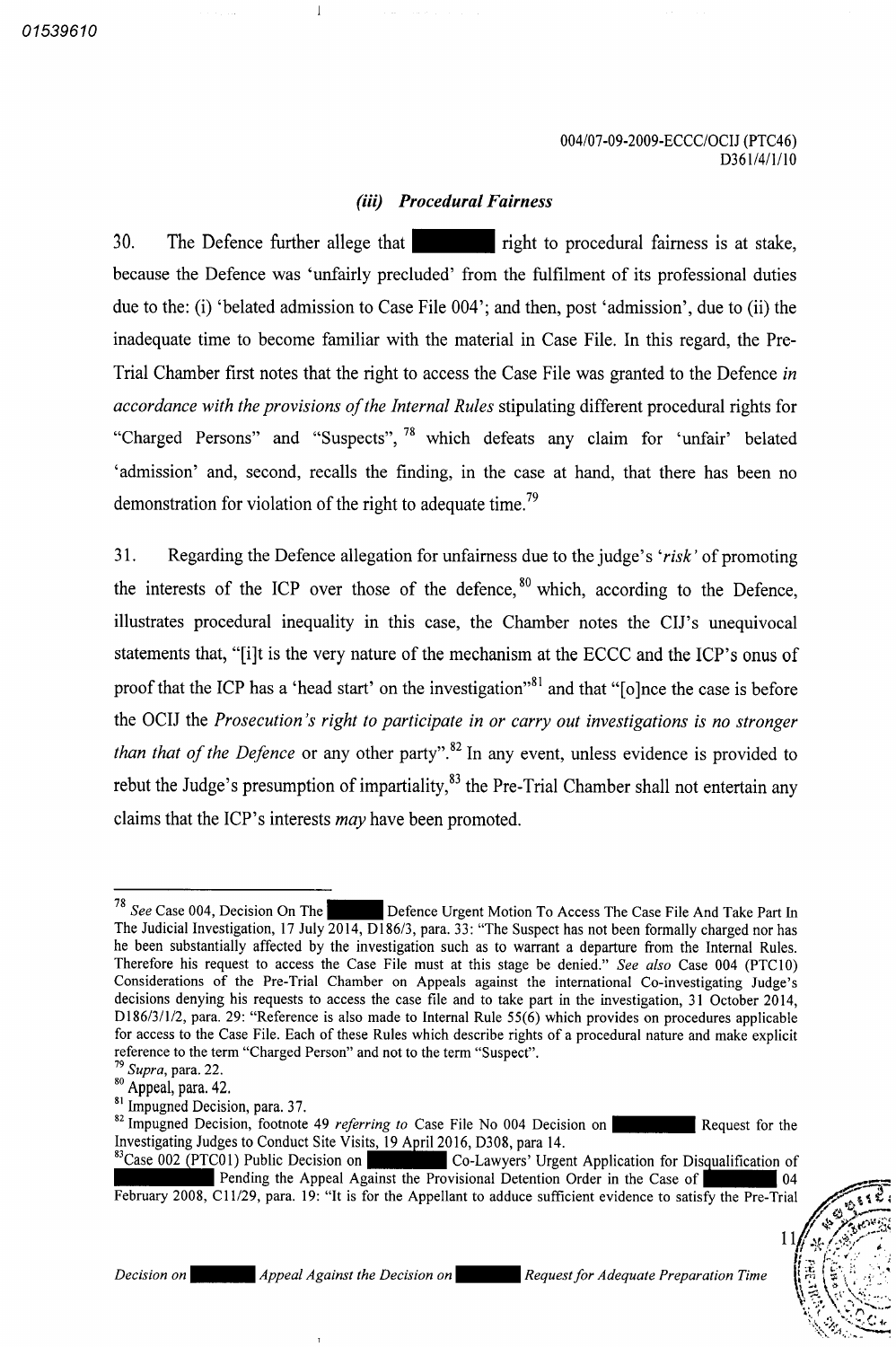The Defence further identifies other concerns regarding the 'expeditious conduct of and 'the hasty conclusion of the investigation' to support a claim that '[t]he right to adequate time [...] cannot be trumped by countervailing rights of other interested parties.<sup>84</sup> The Pre-Trial Chamber finds that here, other than identifying concerns, the Defence has not made any demonstration that procedural fairness is at stake in the instant 32 the case against case

Lastly, the Defence contend that inadequate reasoning was provided in the Impugned Decision, such that it may impinge on the right to a reasoned decision. The Pre-Trial Chamber considers that the Defence fails to particularise specific issues requiring further clarification or lack reasoning. In fact, throughout the appeal, the Defence itself identifies that numerous reasons were provided in the Impugned Decision by appealing the various 'errors of fact<sup>2</sup>.<sup>85</sup> The Pre-Trial Chamber concludes that the Defence has not demonstrated violation of the Appellant's right to reasoned decisions, either. 33

The Pre-Trial Chamber, therefore, finds that the Defence has not justified the Pre-Trial Chamber's intervention to prevent irremediable damage based on issues of procedural fairness 34

## IV. CONCLUSION

35. The Pre-Trial Chamber is not convinced that the rights to adequate time, equality of arms and procedural fairness will be irremediably damaged if it does not intervene at this stage, therefore, the Defence has not met the threshold for admissibility of the Appeal under Internal Rule 21

Chamber that the judge in question can be objectively perceived to be biased. There is a high threshold to reach in order to rebut the presumption of impartiality."

<sup>85</sup> See Appeal paras 46-75 and footnotes 58, 59, 61, 62, 70, 76, 77, 87, 95, 97, 100, 101, 105, 106, 107, 109, 110, 111



Decision on Appeal Against the Decision on Request for Adequate Preparation Time

 $^{84}_{\circ}$  Appeal, para. 43.